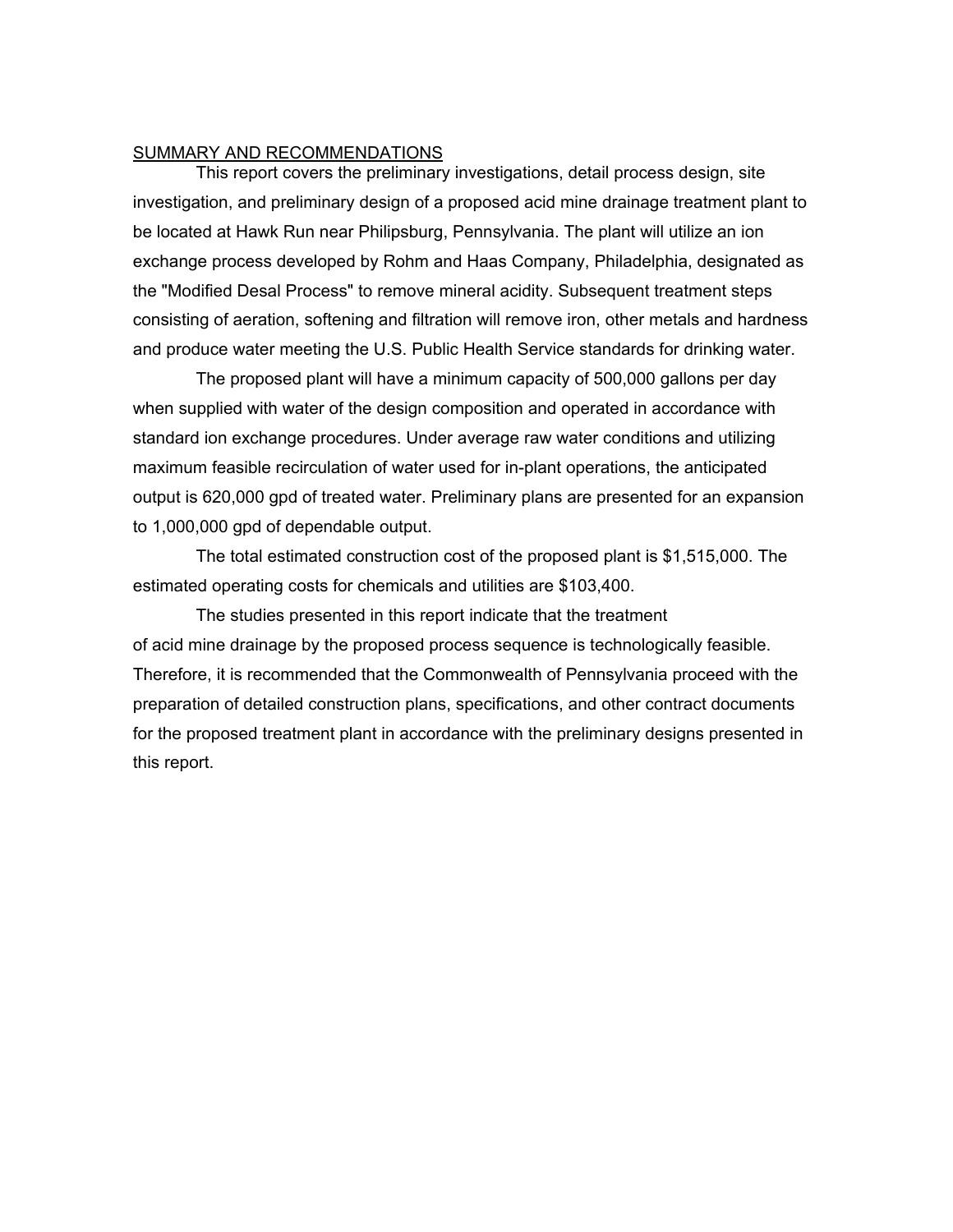# **Summary of Operating Data**

| Nominal plant capacity                | 500,000 gal per day |
|---------------------------------------|---------------------|
| Normal operating conditions           |                     |
| AMD water treated                     | 684,000             |
| In-plant use and waste                | 64,000              |
| Treated water produced                | 620,000             |
| Maximum output of Ion Exchange Resin  |                     |
| when supplied with AMD water of       |                     |
| design condition                      | 820,000             |
| <b>Chemical and Fuel Requirements</b> |                     |
| Ammonia (5% Makeup)                   | 160 lb per day      |
| Carbon dioxide                        | 6,180               |
| Lime                                  | 6,430               |
| <b>Fuel Oil</b>                       | 350 gal per day     |
| Waste Products (Dry Basis)            | 19,160 lb per day   |

## **Design Water Quality**

|                     | <b>AMD Feed</b> | Product |
|---------------------|-----------------|---------|
| Sulfate             | 1,000 mg/l      | 50      |
| Hardness            | 550             | 70      |
| Total iron          | 250             | < 0.3   |
| pH                  | $3 - 4$         | 8.5     |
| <b>Total Solids</b> | 1,000           | $300$   |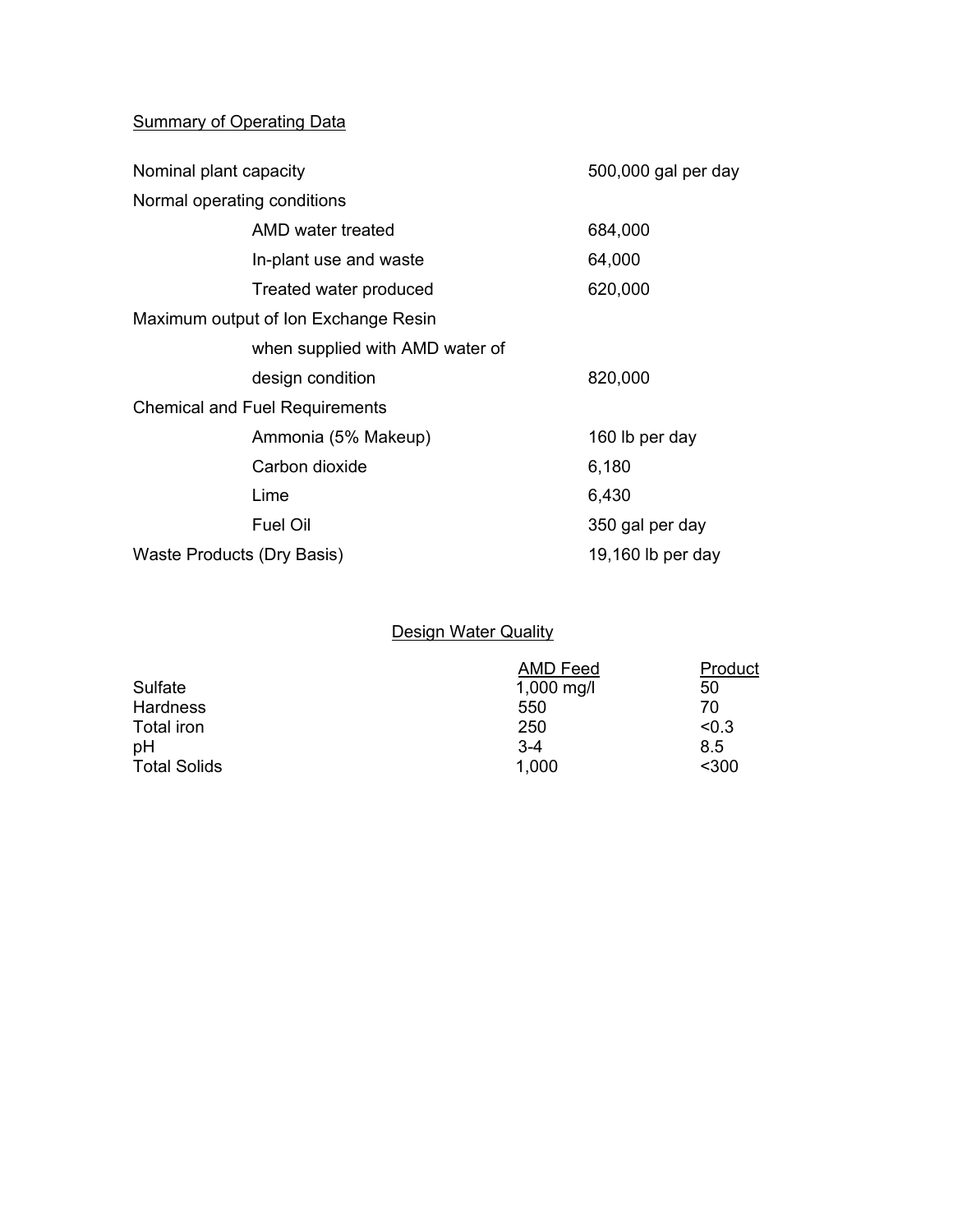### AUTHORITY FOR WORK

In accordance with the service contract dated October 10, 1968 between the Commonwealth of Pennsylvania ("Commonwealth") and Burns and Roe, Inc. ("Engineers"), the Engineers have furnished services as set forth in Appendix B to the Contract with respect to the design, construction and operation of a plant to evaluate and demonstrate the treatment of acid mine drainage ("AMD") waters from abandoned coal mines in the Philipsburg, Pennsylvania area. This report covers the preliminary investigations, detail process design, site investigation and preliminary design of the proposed treatment plant.

### SCOPE OF WORK

The services furnished by the Engineers have consisted of the following:

A.Preliminary Investigations

1. Study the requirements and means for regulating and controlling the temperature and flow rate of water up through the expanded resin beds. Advise Rohm and Haas concerning additional bench studies and field tests that may be required.

2. Compare the recovery of ammonia by means of lime treatment with concentration and sale of ammonium sulfate.

3. Compare aeration by bubbling air through a basin of water with aeration by downward flow of water through slat-filled towers.

### B.Detail Process Design

1. Prepare material balances for the final process based on analyses of water samples from the three sources considered for use in the Plant.

2. Establish the detail process operating cycle.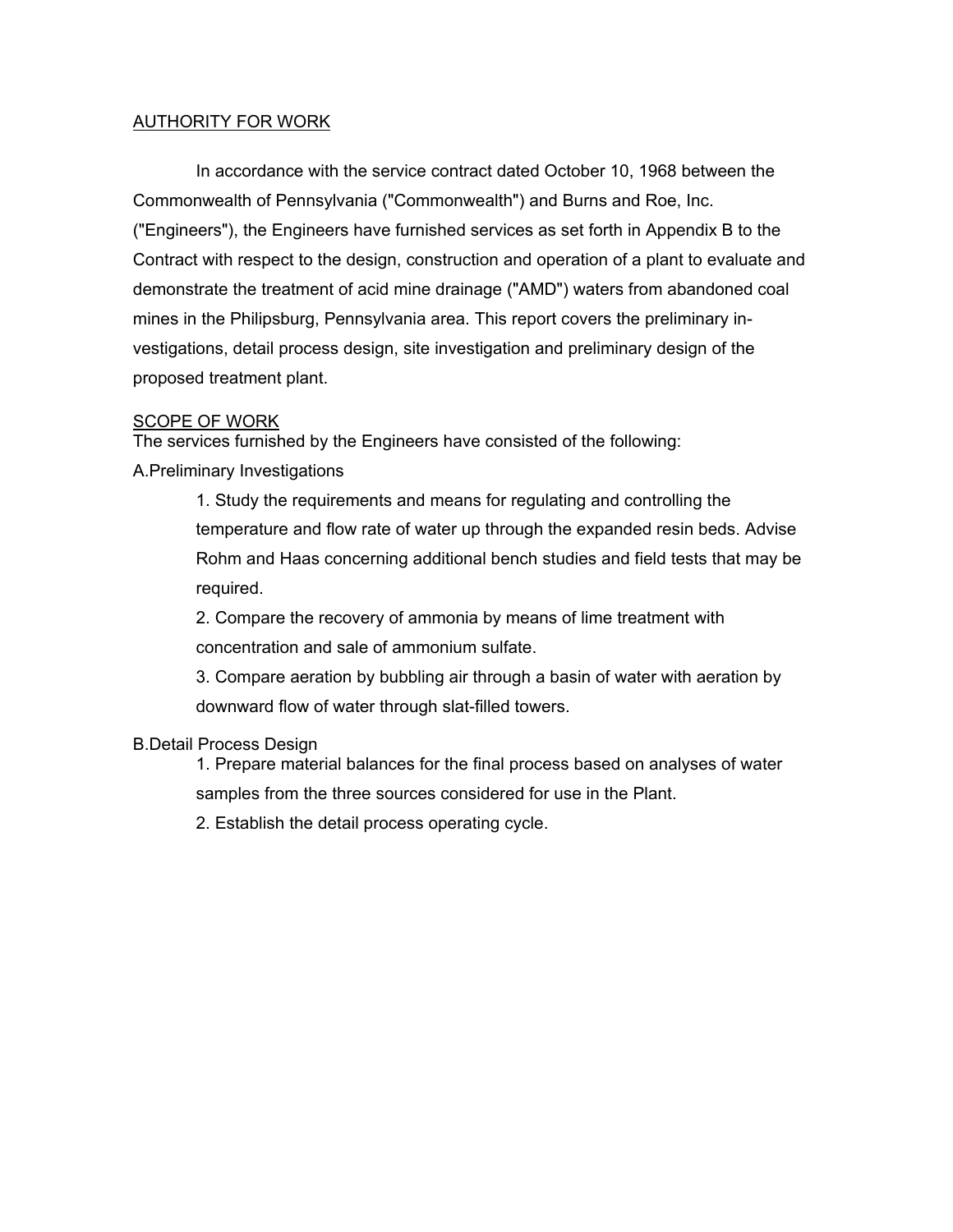3. Prepare criteria for tests to be performed in the completed Plant, and determine the features to be incorporated in the design to accommodate these requirements.

### C. Site Investigations

1. Determine requirements and recommend to the COMMONWEALTH, the needs of any subcontracts for topographic surveys, utility surveys, soils investigations, laboratory tests and similar items. 2. Inspect work of subcontractors performing these services. 3. Review and evaluate survey and test reports.

### D. Preliminary Design

1. Prepare engineering flow diagrams and single line diagrams for the process and utilities, as applicable.

2. Prepare plot plan and Plant arrangement drawings.

3. Prepare outline specifications for major equipment and for Plant construction.

4. Prepare a preliminary cost estimate for construction of the Plant. The following services will be furnished upon acceptance and approval of this report by the COMMONWEALTH:

### E.Final Design

1. Based on the preliminary design documents and any applicable COMMONWEALTH comments, prepare final drawings and specifications for use by COMMONWEALTH to solicit competitive bids for supply and construction of the Plant under a single contract.

2. Furnish technical information and data required for COMMONWEALTH to secure necessary approvals, permits and easements.

3. Prepare a final construction cost estimate.

4. Prepare bid invitations, bid forms and instructions to bidders for use by COMMONWEALTH.

5. Submit five copies of the final drawings, specifications, and cost estimate to COMMONWEALTH for approval.

6. Furnish one reproducible copy of the approved final drawings and specifications and five copies.

7. Furnish bid documents to prospective bidders at cost of reproduction.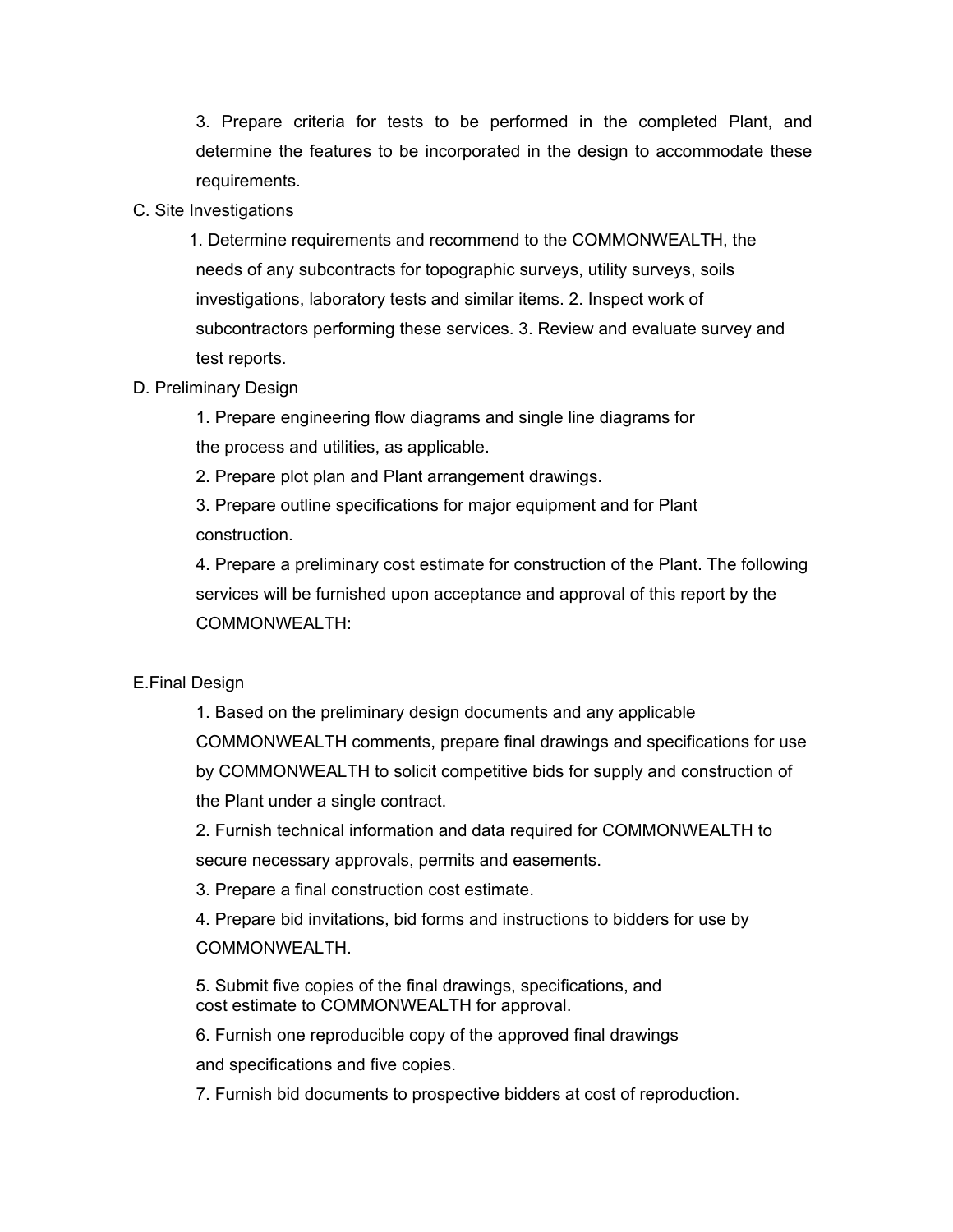F.Construction Assistance

1. Assist the COMMONWEALTH in evaluation of construction bids.

2. Provide general observation of construction, which includes review of shop drawings as required by the specifications prepared by ENGINEER, engineering advice on questions arising during the construction, and periodic one-man-day visits to the construction site (maximum of 20 man-days). During these visits review construction progress with the on-site representative of COMMONWEALTH.

3. Incorporate on the final tracings the "as-built" information furnished to COMMONWEALTH by the construction contractor.

## G.Operation Assistance

- 1. Prepare procedures for startup and initial operation of the Plant.
- 2. Prepare a program covering a one-year period for test and evaluation of the Plant.

3. Furnish one engineer at the Plant for a continuous period of six calendar weeks to monitor the startup and initial operation.

4. Provide general observation of the one-year test and evaluation program, which includes engineering advice on questions arising during the program, monthly one-man-day visits to the Plant (maximum of 12 man-days) and a letter report following each visit.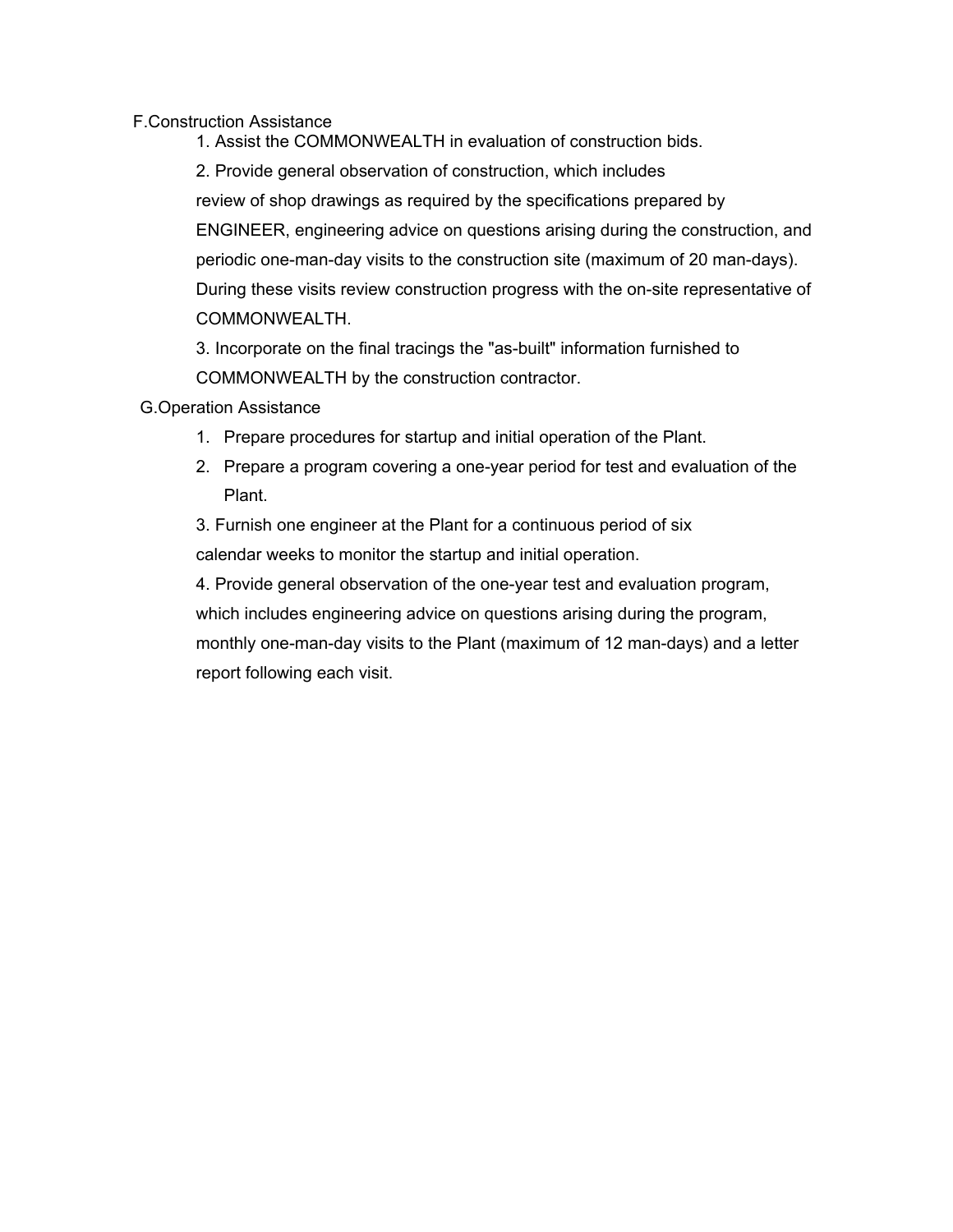#### GENERAL DESCRIPTION OF MINE DRAINAGE PROBLEM

The Federal Water Pollution Control Administration (FWPCA) estimates that in the Appalachia region alone, over 10,000 miles of streams are polluted by coal mining operations and that the total amount of acid discharged to streams is between 5 and 10 million tons annually. The problem is of particular importance in the Commonwealth of Pennsylvania, where 2,500 miles of streams are considered polluted by mine drainage containing an estimated 1,000 million gallons of mine drainage per day.

The type of drainage produced by a coal mine is a function of type of mine, deep or open pit, and the geological sulfur compounds associated with the coal. The presence of calcium also seems to have a significant effect. The drainage may have widely varying characteristics, not only from one location to another but also at any one particular site. The FWPCA recognizes four distinct classes of mine drainage, depending on the state of oxidation and the hydrogen ion concentration (pH). Within each of the classes, wide variations in composition and concentration are possible. The following Table 1 shows the principal characteristics of mine drainage waters of each of the four classes established by the FWPCA.

| Mine Drainage Classes  |                    |                                   |                                   |                                    |  |  |
|------------------------|--------------------|-----------------------------------|-----------------------------------|------------------------------------|--|--|
|                        | Class 1            | Class <sub>2</sub><br>Partially   | Class 3<br>Oxidized and           | Class 4                            |  |  |
|                        | Acid<br>Discharges | Oxidized<br>and/or<br>Neutralized | Neutralized<br>and/or<br>Alkaline | Neutralized<br>and Not<br>Oxidized |  |  |
| pН                     | $2 - 4.5$          | $3.5 - 6.6$                       | $6.5 - 8.5$                       | $6.5 - 8.5$                        |  |  |
| Acidity, $Mg/I(CaCO3)$ | $1,000 - 15,000$   | $0 - 1,000$                       | 0                                 | 0                                  |  |  |
| Ferrous Iron, $Mg/1$   | $500 - 10,000$     | $0 - 500$                         | 0                                 | $50 - 1,000$                       |  |  |
| Aluminum, Mg/1         | $0 - 2,000$        | $0 - 20$                          | 0                                 | 0                                  |  |  |
| Sulfate, Mg/1          | $1,000 - 20,000$   | $500 - 10,000$                    | $500 - 10,000$                    | $500 - 10,000$                     |  |  |

|  | 'able |  |
|--|-------|--|
|  |       |  |

Source: In-house Studies, FWPCA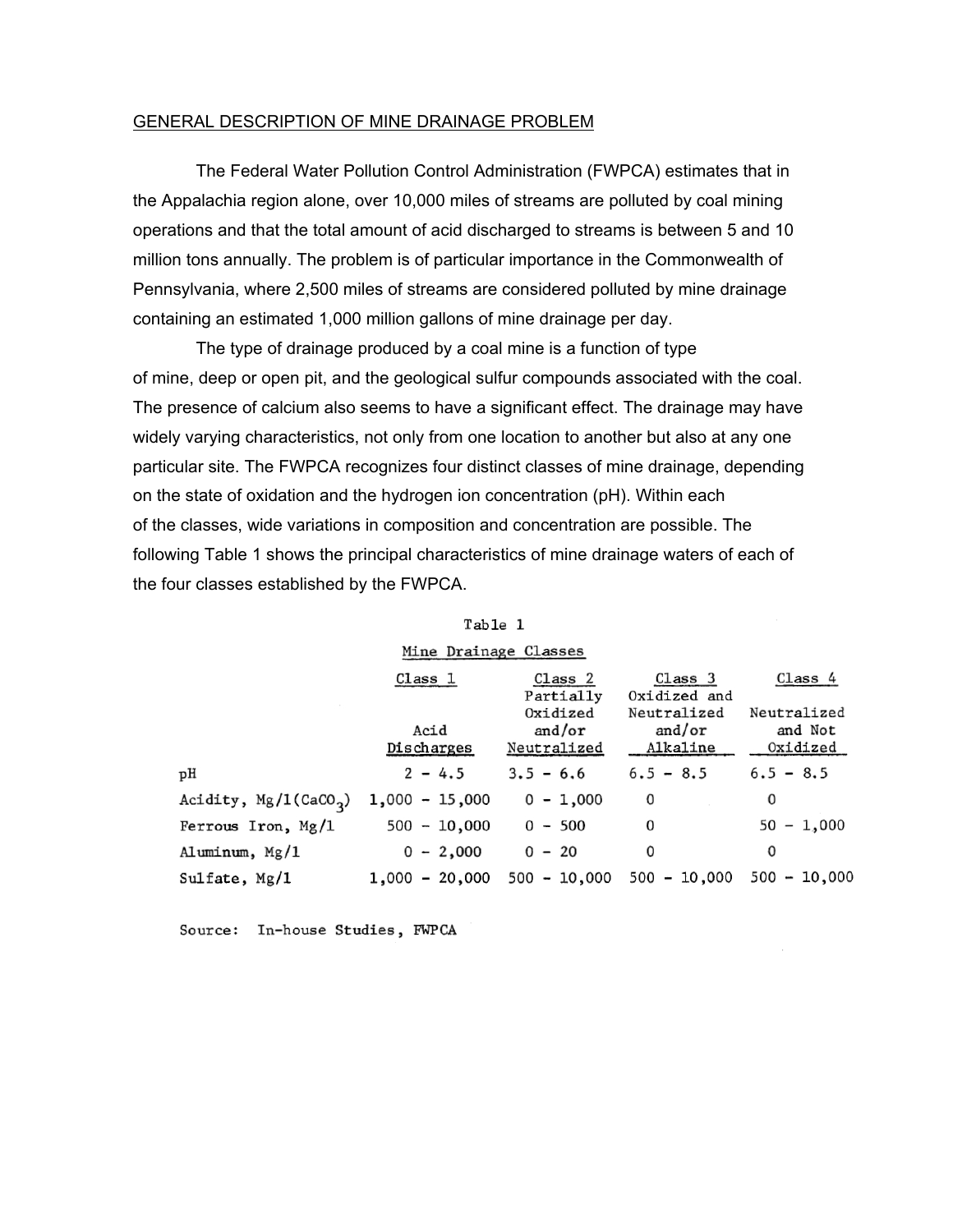Of the four classes shown in the above table, Class 1, consisting of un-oxidized acid discharges, presents by far the most serious problem. This type of drainage results in the greatest impairment to quality of natural waters. At the same time, it causes significant damage to structures in contact with the waters. It is the predominating type of mine drainage encountered in the Commonwealth of Pennsylvania, particularly in older seams of the bituminous coal fields.

The problem is caused by the presence of sulfur and iron compounds in coal deposits. When these deposits are exposed to the atmosphere as the result of mining operations, the following oxidation occurs:

 $2FeS_2 + 2H_2O + 70_2$  2FeSO<sub>4</sub> +  $2H_2SO_4$  $(Pyrite) + (Water) + (Air) \nightharpoonup (Fervous Sulfate) + (Sulfuric Acid)$ 

The ferrous sulfate may or may not be subsequently oxidized to the ferric state. The factors influencing the kinetics of this process are not fully known, but the presence or absence of calcium seems to have a major effect on the rate of oxidation and therefore on the type of drainage produced. There is also some evidence that the process involves bacterial action.

#### Prevention of Acid Formation

There are two basic methods of eliminating or ameliorating the problems caused by mine drainage. One method is to prevent the formation of acid. The other is to treat the acid after it has been formed. Several techniques for reducing the rate of acid formation have been proposed and some of them have been tried out in demonstration projects. These techniques may be summarized as follows:

Bactericides. - Since bacterial action seems to have significant influence on the rate of oxidation, it has been suggested that sterilization by chemical treatment could be used to reduce the formation of mine acid. Practical application of this technique has been limited by the complex structure of the underground formations and because any local sterilization is rapidly re-contaminated from adjoining areas.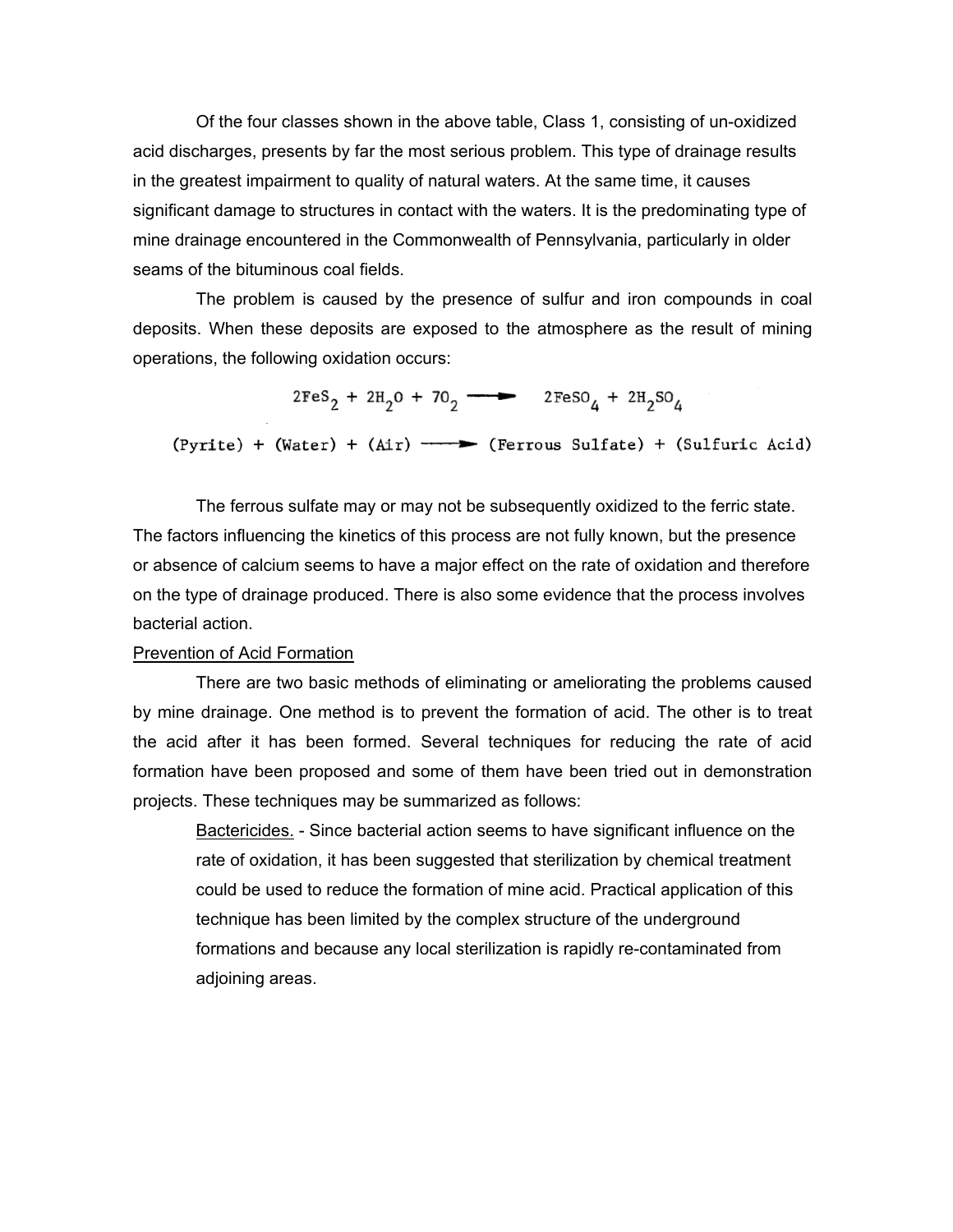Mine Sealing - It has been suggested that the rate of oxidation of pyrites could be reduced if air could be excluded from the mine passages. Practical application of this technique, which must be limited to abandoned mines, has demonstrated that this method is not effective.

Hydrological Control. - Careful backfilling and compaction, detouring of surface drainage around stripping areas and other methods of minimizing the access of water to the mining areas have been attempted; however, because of the complex hydrological structure of the surface formations, this method also has met with only limited success.

In summary, none of the methods of preventing acid formation has thus far met with a significant degree of success. Under most circumstances, entry of water and air into the mine cannot be prevented. The only practical alternative, therefore, is to treat the actual discharge from the mines.

#### Treatment of Mine Drainage

The techniques for treatment of mine drainage fall into the following general categories:

**Neutralization** Iron Removal Biological Treatment Desalting Techniques Ion Exchange

These processes are discussed briefly in the following paragraphs.

Neutralization. - Neutralization of acid mine drainage has been used as a treatment method since the 1920's. The principle is to mix an alkali with the acid water to neutralize the acid and precipitate metallic salts. Because of economic factors, the neutralizing agent most commonly used is lime, either in the hydrated or calcined form. Limestone (calcium carbonate) has also been used. The major factors in selection of a neutralizing agent is local availability and cost. The cheapest agent capable of meeting the requirements is generally used. An important factor in neutralization is the type of sludge produced. Some neutralizing agents produce sludge that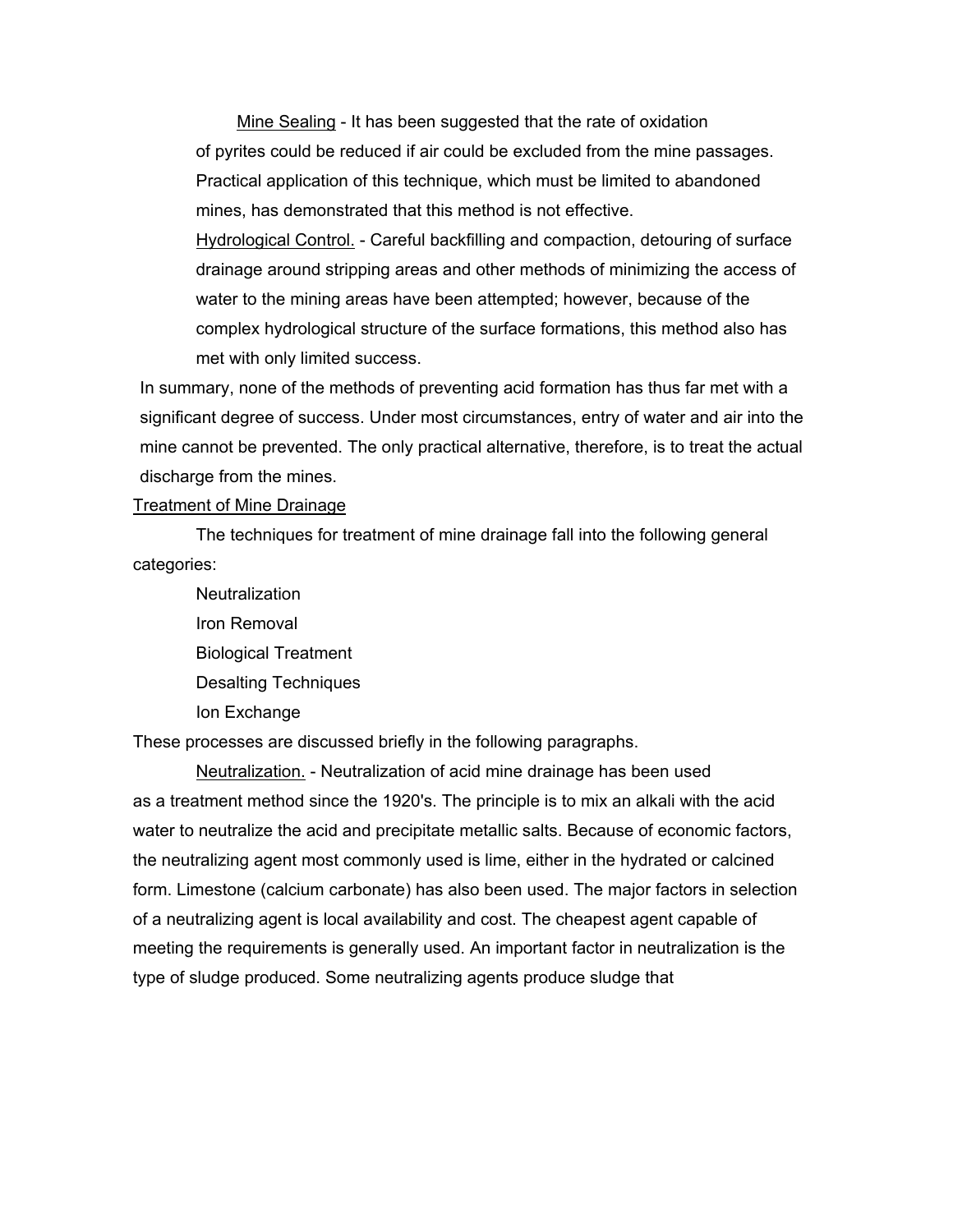either settles too slowly or forms gelatinous compounds which cannot be successfully dewatered. Various studies have been undertaken to minimize the cost of neutralization and to develop a process which would produce precipitates of desirable settling characteristics. Existing demonstration projects utilizing neutralization techniques will be described later.

Iron Removal. - The treatment of mine drainage to remove iron is essential to prevent the formation of unsightly stream deposits and to make the water usable for human and industrial consumption. Since iron is more soluble in the ferrous form than in the ferric form, the removal of iron is best achieved by means of oxidation to the insoluble form. Methods available for the removal of iron include precipitation by alkali, aerationsettling-filtration, ozonation, radiation and chlorination. The major difference between the removal of iron from well waters and mine drainage waters is that the latter have, in some cases, iron concentrations as high as 10,000 milligrams per liter (mg/1). The most common method of iron removal is aeration, followed by hydrolysis, according to the following equation:

The rate of this reaction is a function of pH, temperature, concentration of

dissolved oxygen, and various trace catalysts. The rate increases rapidly with rising pH and with rising temperatures.

Radiation with alpha, beta and gamma rays accelerates the oxidation of ferrous iron. The effect appears due to the formation of either hydrogen peroxide or ozone as the result of radiation. Ozone can also be formed directly and used to oxidize the ferrous iron. Other oxidizing agents such as chlorine, iodine, and permanganate are used in water treatment for the removal of iron. Their applicability to the removal of the much greater quantities of iron from mine drainage depends largely on economics of chemical costs.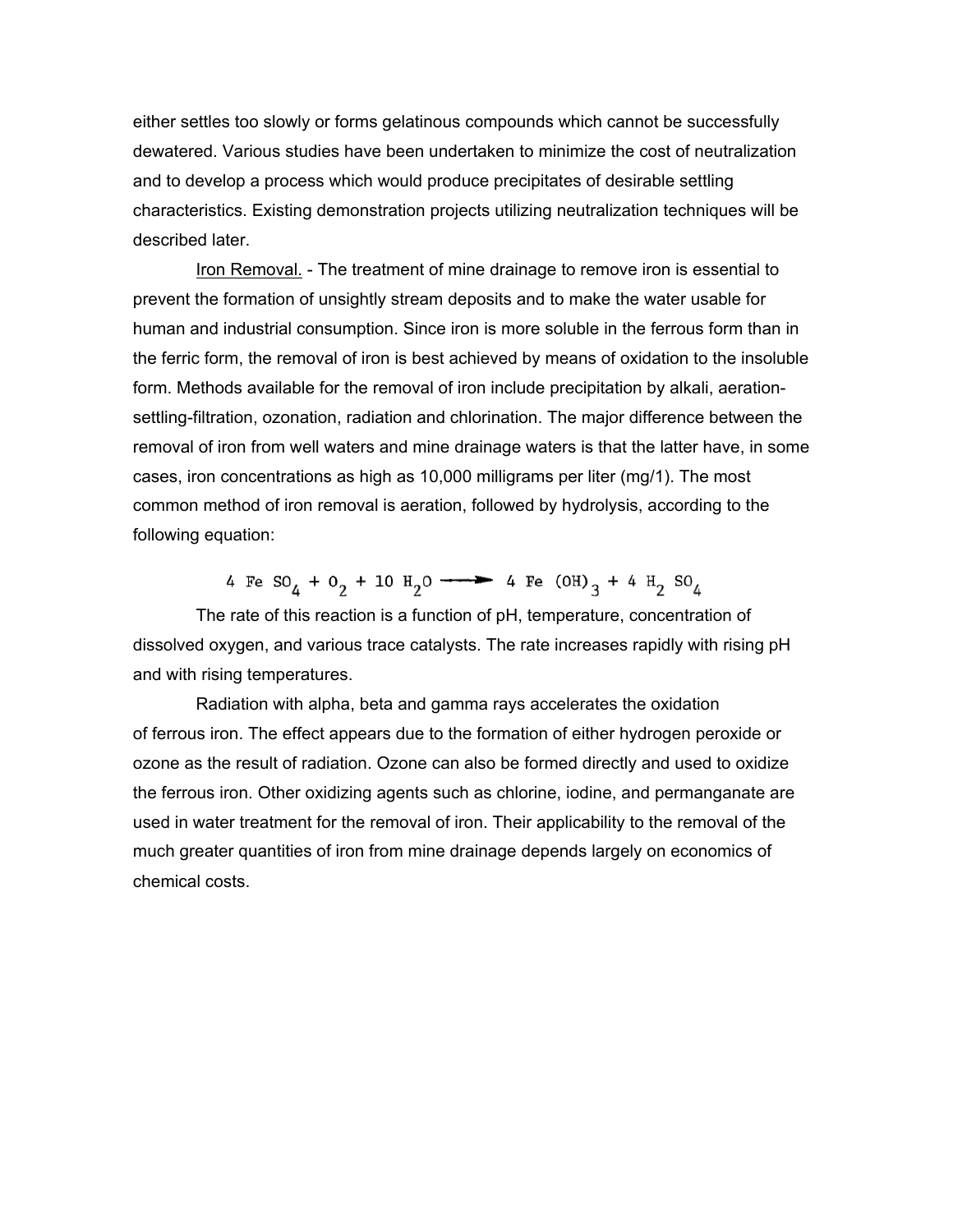Biological Treatment. - The FWPCA notes that biological treatment has been suggested as a method of reducing the pollution resulting from mine drainage. Two types of biochemical reactions could be utilized. One of these involves the use of a sulfate reducing bacteria, which could feed on a source of organic nutrients, such as wood dust or sewage sludge, in an anaerobic environment and would in the process reduce sulfates to sulfides. The insoluble sulfides could then be separated. Another process uses an aerobic system in which bacterial growth converts ferrous ions to ferric ions in the presence of carbon dioxide. A sludge recycle system is employed to accelerate the reaction. The aeration step is followed by limestone neutralization.

Both of these processes are in early stages of development, with most of the work done on a laboratory batch scale. Because of the toxicity of hydrogen sulfide, anaerobic processes are generally difficult to control and to operate. The advantages of the aerobic biological process over straight aeration remains to be demonstrated.

The possibility of a combined treatment of mine drainage and municipal and industrial waste waters is appealing. However, any dual purpose system sacrifices efficiency of each component system in order to achieve compatability. If there is an optimum mixture of mine drainage and waste water, it is unlikely that nature will behave so as to maintain this ratio over any given period.

The FWPCA is currently supporting a number of projects in this area. There is need for much further research before the feasibility of this process can be established.

Desalting Techniques. - Desalting processes include reverse osmosis, electrodialysis, and distillation. Substantial research has been conducted on these processes under the auspices of the U.S. Office of Saline Water. Originally, this research covered primarily the production of fresh water from sea water. More recently, the emphasis has shifted to the treatment of so-called brackish waters. In view of the similarity between brackish ground waters and mine drainage, much of this research is applicable to mine drainage.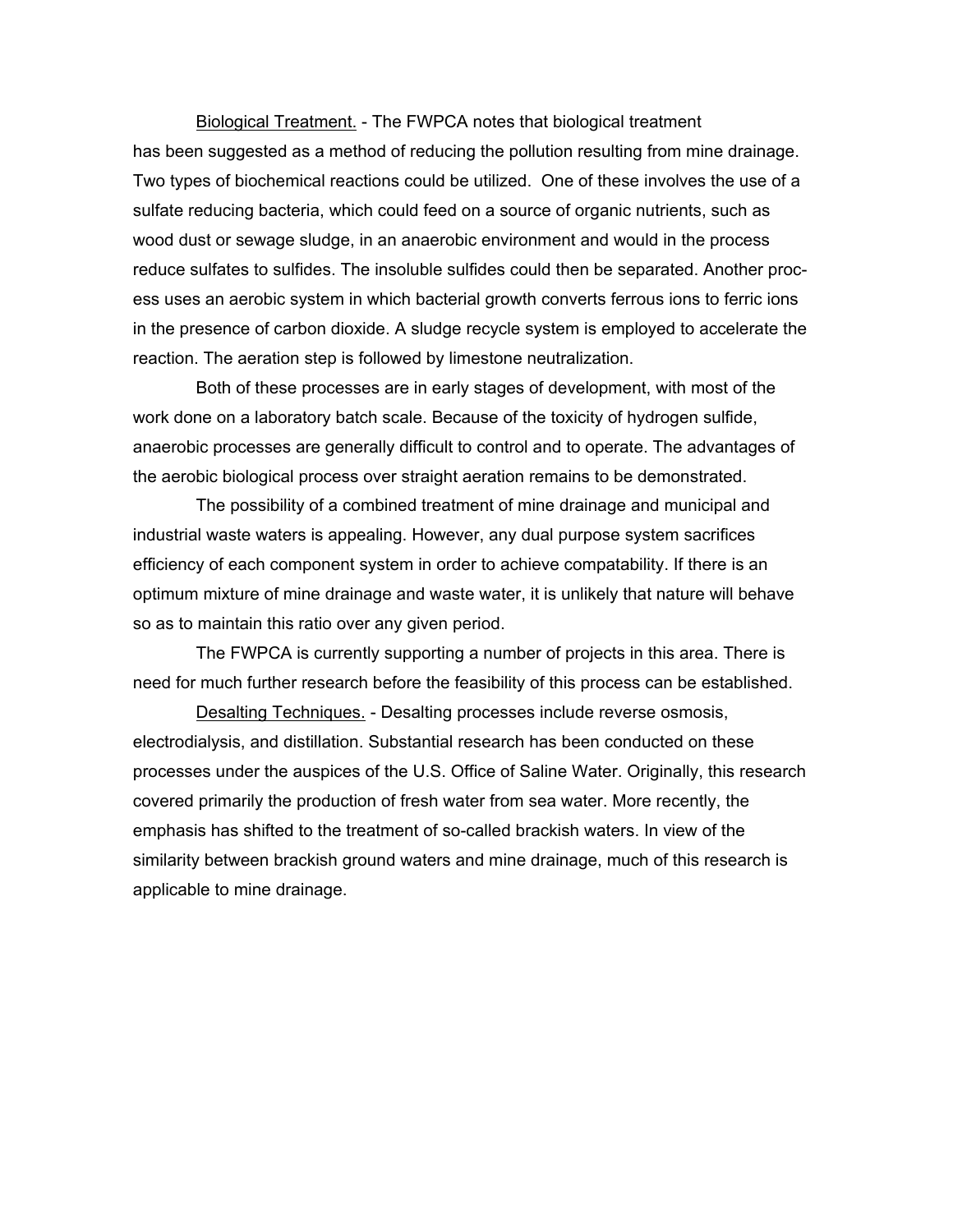Reverse osmosis utilizes pressure as the driving force to squeeze water through a membrane which retains the salt ions. It produces water of low solids content but does not by itself raise the pH to an acceptable level. However, since the buffering salts have been removed, the adjustment of the pH is readily accomplished with small amounts of lime. Although the process is dependent on the solids concentration of the influent, the process pressure required to separate 2000-3000 mg/l solids from AMD water is not excessive compared to that required by 35,000 mg/l sea water. The main problems are (1) the development of membranes that can withstand the required pressures and (2) the precipitation or scaling of the various metallic salts encountered in mine drainage. The scale-forming concentration of calcium sulfate limits the degree of solids concentration in the waste. This separation technique produces a relatively ion-free water and a brine concentrate which contains all the solids. It requires considerable power to attain the necessary pressure of which a portion may be theoretically reclaimed.

Electrodialysis is a process in which an electric current is utilized to drive ions through selective membranes. Negative ions are driven towards a positively charged plate which is protected by a membrane that allows only negative ions to pass. Positive ions are driven towards a negatively charged plate protected by a membrane that passes only positive ions. Since both positive and negative ions are being removed, the solids concentration between the membranes is decreased.

Electrodialysis seems to offer some potential for the treatment of mine drainage. The electric current requirements and therefore the unit costs, vary directly with the dissolved solids concentration and inversely with the solids permissible in the product water. Thus, unlike other desalting processes, it is not necessary to produce ultra-pure water.

As in the case of reverse osmosis, the main problem lies in developing suitable membranes that neither foul nor lose their selectivity. Hardness, iron and manganese all tend to precipitate on the membranes. It is generally agreed that pretreatment for iron and manganese removal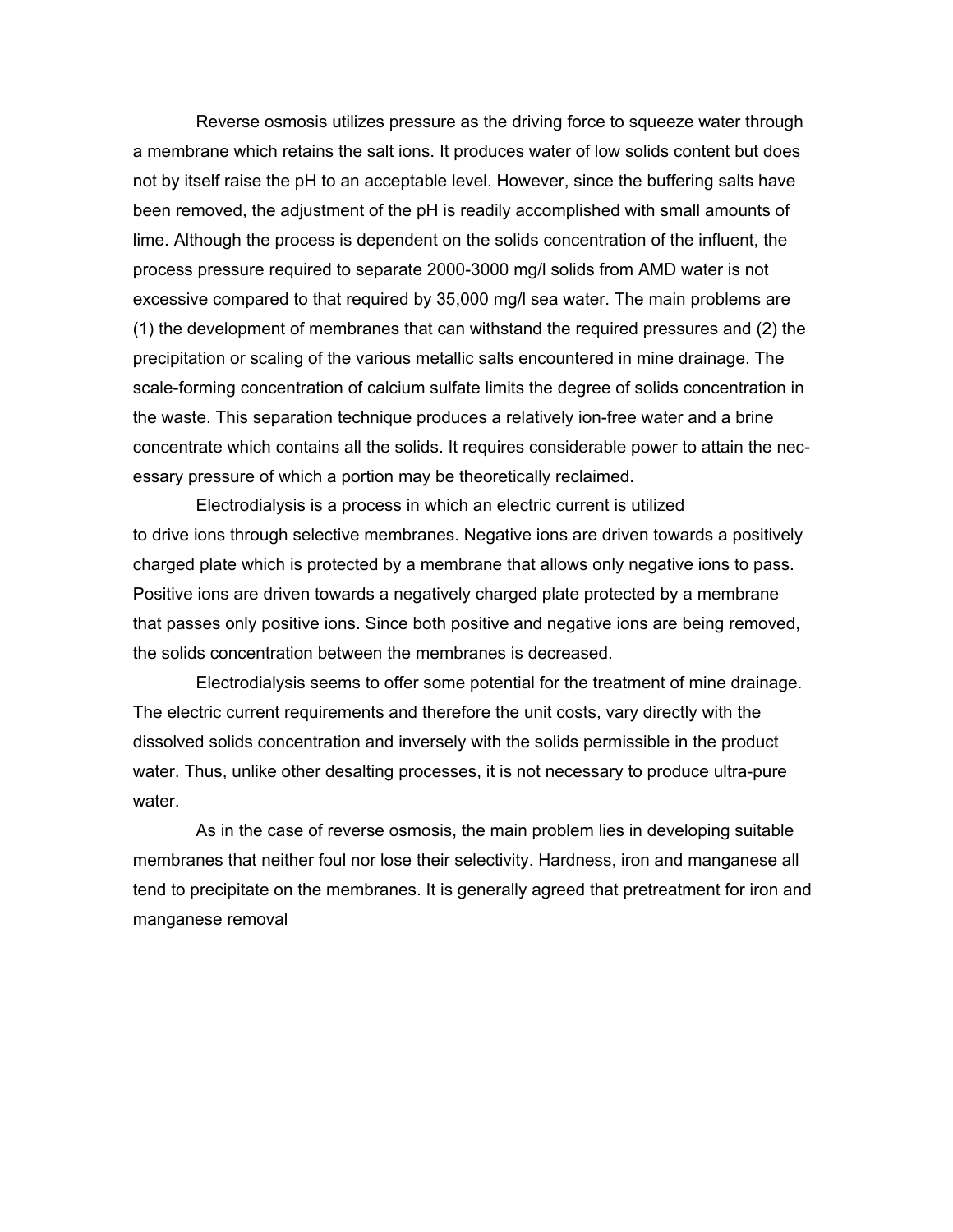is necessary before electrodialysis can be used on mine drainage waters. Thus, electrodialysis produces a good quality water containing selected ions, discharges a concentrated brine and consumes a substantial amount of irretrievable power.

Distillation - Evaporative processes are currently the most success ful method for desalting sea water. Numerous plants throughout the world are operating producing water of such high quality that it is often blended down with brackish water. The separation technique is simple. Sufficient heat is applied to the feed solution to vaporize the water and to concentrate the solids remaining in the brine. The gaseous water is collected by condensation on a cold surface and the pure liquid product, contaminated only by particulate carryover of brine, drops into a separate product tray whine the brine passes to successive stages in which the procedure is repeated. The brine concentration factor (usually on the order of 1:2 to 1:3) depends on the concentration of scale-forming materials in the feed. Thermal efficiencies of 90% have been reported for large desalting plants of over 1 mgd.

The main problems of applying distillation techniques to AMD waters are the same as with saline waters, scale and corrosion. The scale-forming materials, calcium carbonate and sulfate, are present, usually in higher concentrations and will come out on hot surfaces first. The scale problem is aggravated by the fact that calcium sulfate has an inverse solubility which means that its solubility decreases with increases in temperature, e.g., at 104° F, 1550 ppm; at 212° F, 1246 ppm. The scaling temperature, (the temperature at which scale forms in a given situation) limits the thermodynamic efficiency of a process, the scale causes losses in heat transfer efficiency and the coating of scale causes over-heating which can lead to failure of the materials of construction. Since highly acidic water is very corrosive, the contacting surfaces must be of relatively expensive materials. Thus, evaporative methods produce high quality water, discharge a brine about the concentration from reverse osmosis or electrodialysis, consume now cost heat (power) and require relatively expensive materials of construction.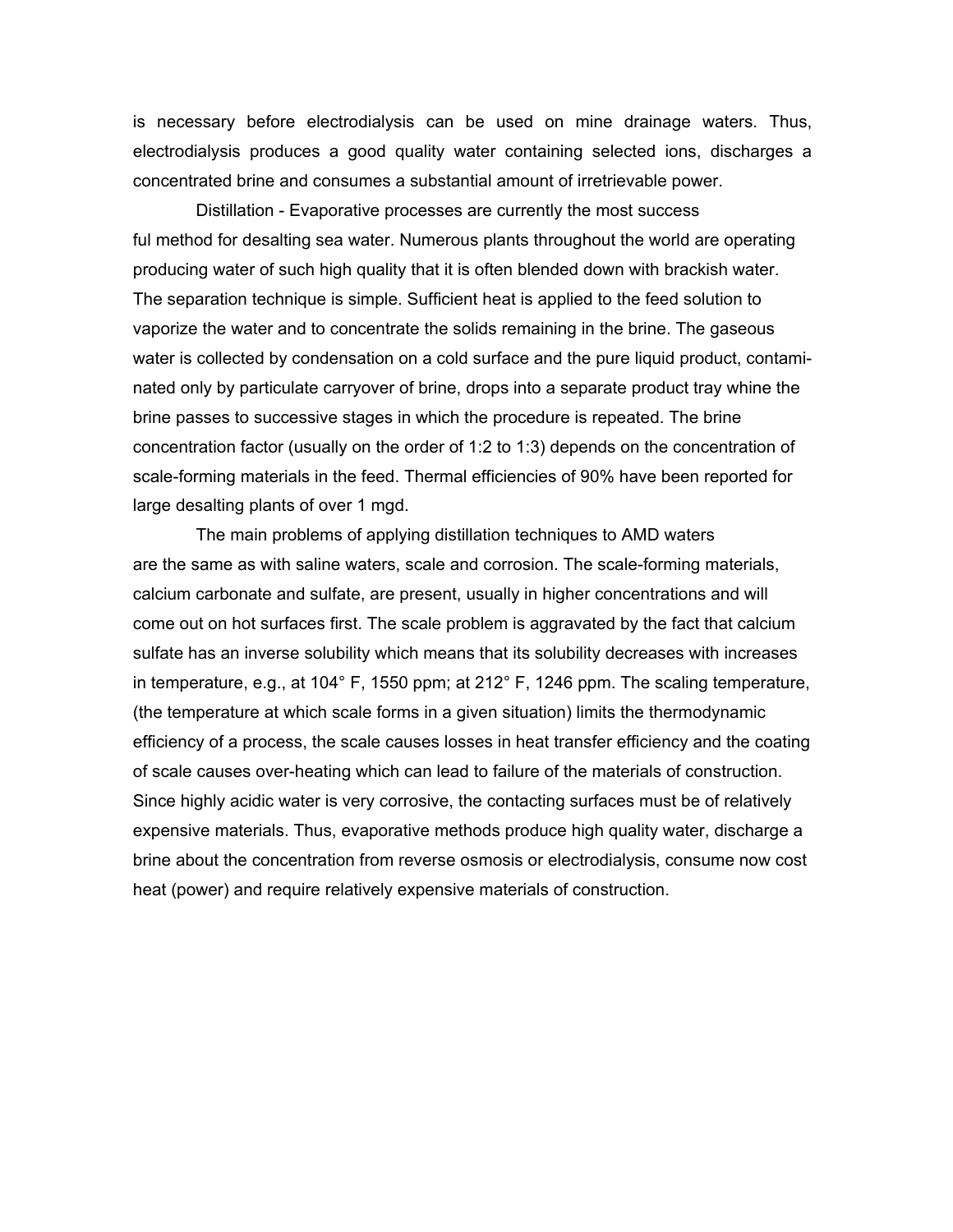Ion Exchange. - Ion exchange is the reversible exchange of ions between an insoluble solid material and a solution of these ions. Attached to the solid material, usually an organic resin of high molecular weight, are ions which can be exchanged for undesirable ions in the solution. These undesirable ions can later be released by changes in the chemical characteristics of the surrounding solution. Ion exchange resins are available for both anions and cations. The general reaction for an anion exchange is

 $RA_1 + A_2$   $RA_2 + A_1$ 

with  $R =$  Resin site and  $A_1$  and  $A_2 =$  Anions<br>The reaction is reversed by passing a concentrated solution of  $A_1$  through the resin bed. This reversal is called regeneration.

In the treatment of acid mine drainage, the undesirable anions consist of mostly of sulfate ions (SO  $_4$ =) and a small amount of chloride (C1). The solids concentration of the water is reduced if the sulfate ions can be replaced by hydroxide ions (0H ). In order to attach hydroxide ions to the resins, the resins must be regenerated with an alkali. Nonscale forming alkali such as ammonium or sodium hydroxides are usually selected for regeneration. The waste regenerant will then contain the cation of the alkali plus the sulfate released from the resin. Thus, ion exchange is essentially a concentration process, which removes undesirable ions from a dilute process stream and discharges them as a concentrate in the spent regenerant. Concentration factors of 1:5 and 1:6 can be expected. Under proper conditions, this concentration may produce insoluble end products, which can then be permanently separated from the process cycle. Since ion exchange reactions are stoichiometric, each hydroxide ion added through the regeneration process results in an equivalent removal of undesirable ions from the process stream. Therefore, the cost of treatment by ion exchange is a direct function of the solids removed from the water processed. As a result of this relation, the ion exchange process has until recently been applied only to situations in which it was required to produce a relatively small volume of high quality water from a relatively low